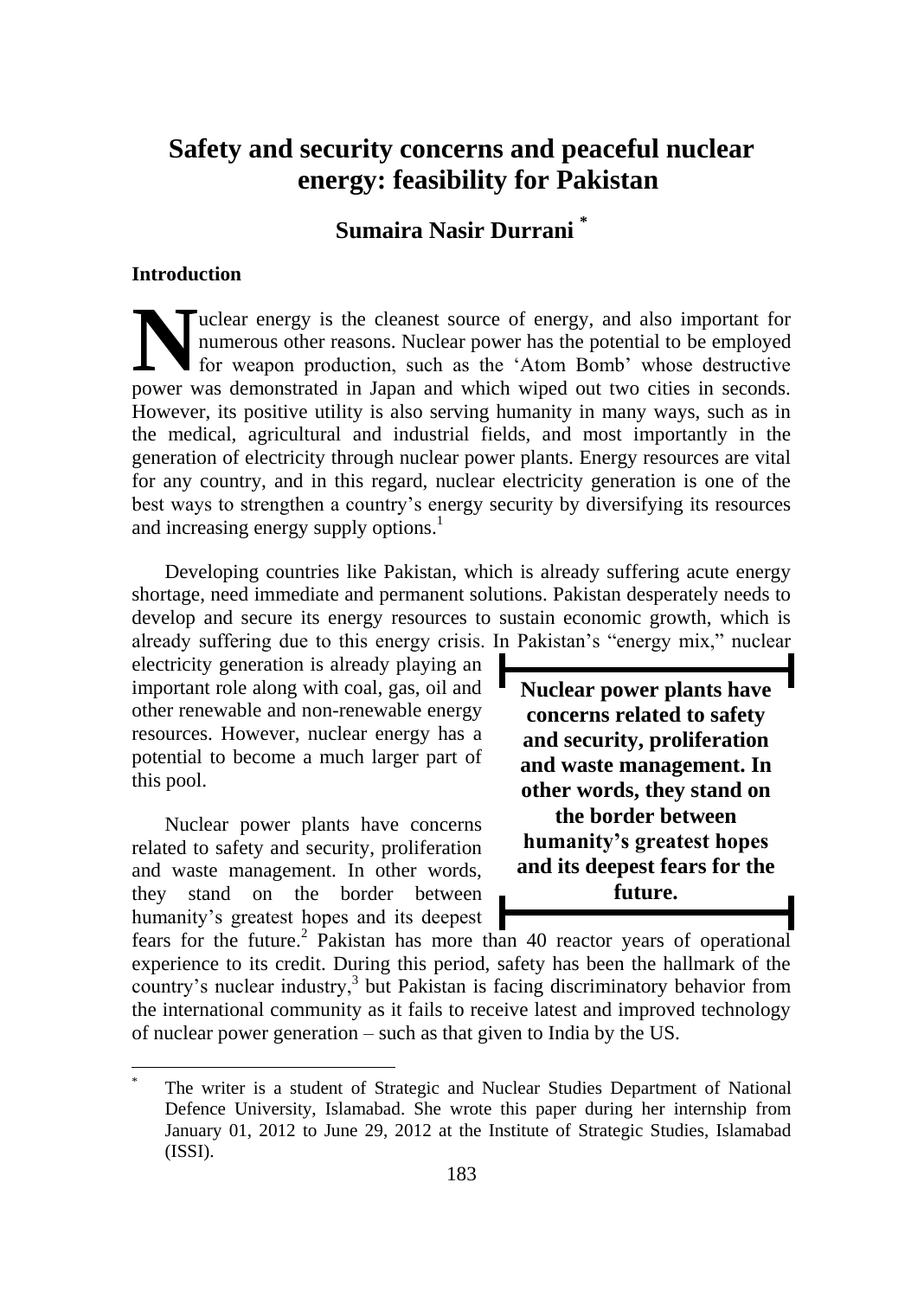Peaceful use of nuclear energy is the legal right of all nations under Article IV of the Nuclear Non-Proliferation Treaty (NPT). Nuclear non-proliferation, peaceful nuclear cooperation and nuclear disarmament are the three equally important pillars of the NPT. In future, more and more states will go for nuclear energy to meet their energy needs and gain self sufficiency rather than opting to obtain energy resources from other nations.<sup>4</sup> Indeed, these are issues inherent in the discourse that must be clarified soon.

#### **International concerns and double standards**

Since the dawn of the nuclear age, the international community is attempting to strengthen the nuclear non-proliferation regime. Developed nuclear states, despite promises to promote peaceful use of nuclear energy, are struggling in their endeavors because of the fears that this will lead to weapons programmes. The do not want to see many other developing nations at their own level of development in the nuclear field, preferring instead to retain this global dominance.

Developed nations should in fact support the developing and poor countries. The NPT bounds nations to help each other to promote peaceful nuclear

**If India, being a nonsignatory to the NPT, can be given access to resources through the Indo-US nuclear deal without considering its safety and security records, then why are others ignored?**

technology without any discrimination. However, it is a fact that peaceful nuclear technology is provided only to the "blue eyed" states, e.g., to India through the Indo-US nuclear deal, and to Israel whose so called ambiguous nuclear weapons capability is not looked at with much concern. These western powers have even blocked any effort to unveil Israel"s nuclear weapons ambiguity. On the other hand, they criticize and humiliate states

like Pakistan by raising safety and security concerns, and have imposed sanctions on Iran and threatened attack even though there is no official proof that it is developing nuclear weapons.<sup>5</sup>

The promotion of the peaceful nuclear energy is as essential for developing nations as it is for the developed world. If India, being a non-signatory to the NPT, can be given access to resources through the Indo-US nuclear deal without considering its safety and security records, then why are others ignored? Although the international nuclear non-proliferation regime is working for serving the humanity by attempting to limit weapons and the atomic bomb, the US is the main cause of proliferation. It attained the status of "Nuclear Weapons State" by creating the NPT regime in 1967 and fulfilled its own energy needs by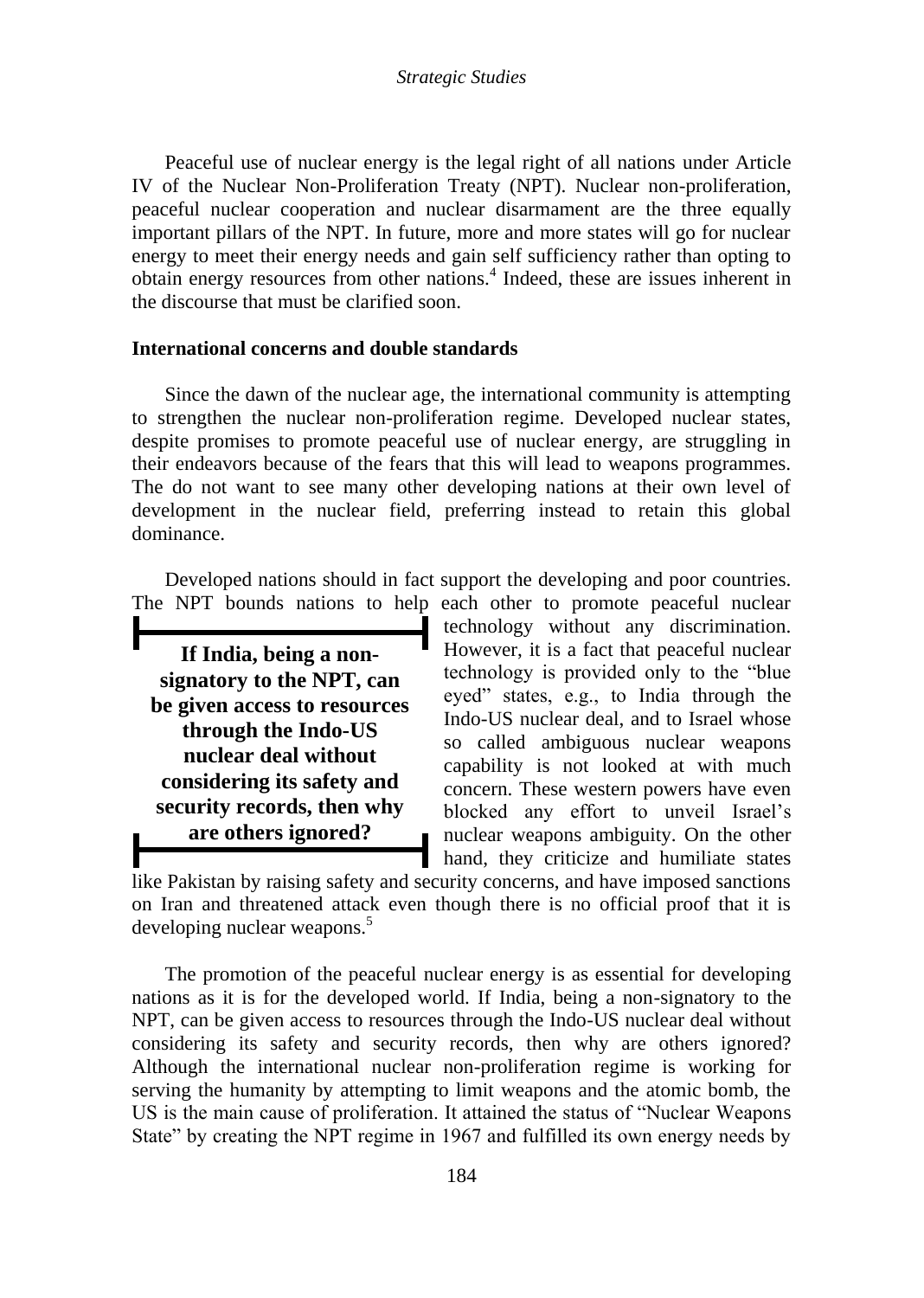constructing 104 nuclear power plants (20% electricity). Yet it wants to tie the hands of other nations in similar endeavors.

It was the US-USSR rivalry that dragged the situation to a point where other states were helplessly compelled to believe that nuclear weapons are the only source of survival. Previously, during World War II, if the US had behaved like a responsible state, the situation might have been different. Later, initiatives were proposed to shut the mouths of major states by the "Atom for Peace" programme in 1953 under the supervision of the IAEA. At that time few other major powers were already in the process of developing atomic bombs, which resulted in expansion of the nuclear club from one to five with in nineteen years after the WWII.

The weaknesses of IAEA safeguard system were unveiled when India conducted its so called Peaceful Nuclear Explosion (PNE) by diverting Plutonium from the CIRUS reactor as fissile material. The Nuclear Suppliers Group (NSG) was made in 1974 in response to India"s nuclear test as a punishment for non-state parties to the NPT. But interestingly in 2008, the same NSG gave a waiver to India and allowed it to access the international nuclear market as a non-state-party to the NPT.

The same NSG which was created to punish India turned friendly to India in September 2008, by modifying its own laws to allow it to commence international nuclear trade under the Indo-US nuclear deal. Since November 2010, the Obama administration has been supporting India's full membership in four multilateral export control regimes, namely the NSG, the Missile Technology Control Regime (MTCR), the Australia Group (AG), and the Wassenaar Arrangement (WA).<sup>6</sup> Over these years, a number of countries, including Russia, France, UK, Canada, South Korea, Mongolia, Kazakhstan, Argentina and Namibia have become major nuclear supplier to India. An Indian private company also won a uranium exploration contract in Niger in 2010.<sup>7</sup> As a result of these developments, India now ranks sixth in terms of production of nuclear energy, behind the US, France, Japan, Russia, and South Korea.<sup>8</sup>

On the other hand, Pakistan is a developing nation with significant challenges. Besides economic, social and internal problems, safeguarding national interests and territorial integrity have always been priorities. And with a hostile neighbor in India, Pakistan had no choice except to go nuclear, with one former Prime Minister famously saying that, "We will eat grass but make a nuclear weapon."

There are many key reasons for a state to become a Nuclear Weapon State (NWS). The major element is its "threat perception," which compels a state to divert its resources to obtain nuclear weapon capability for survival. Almost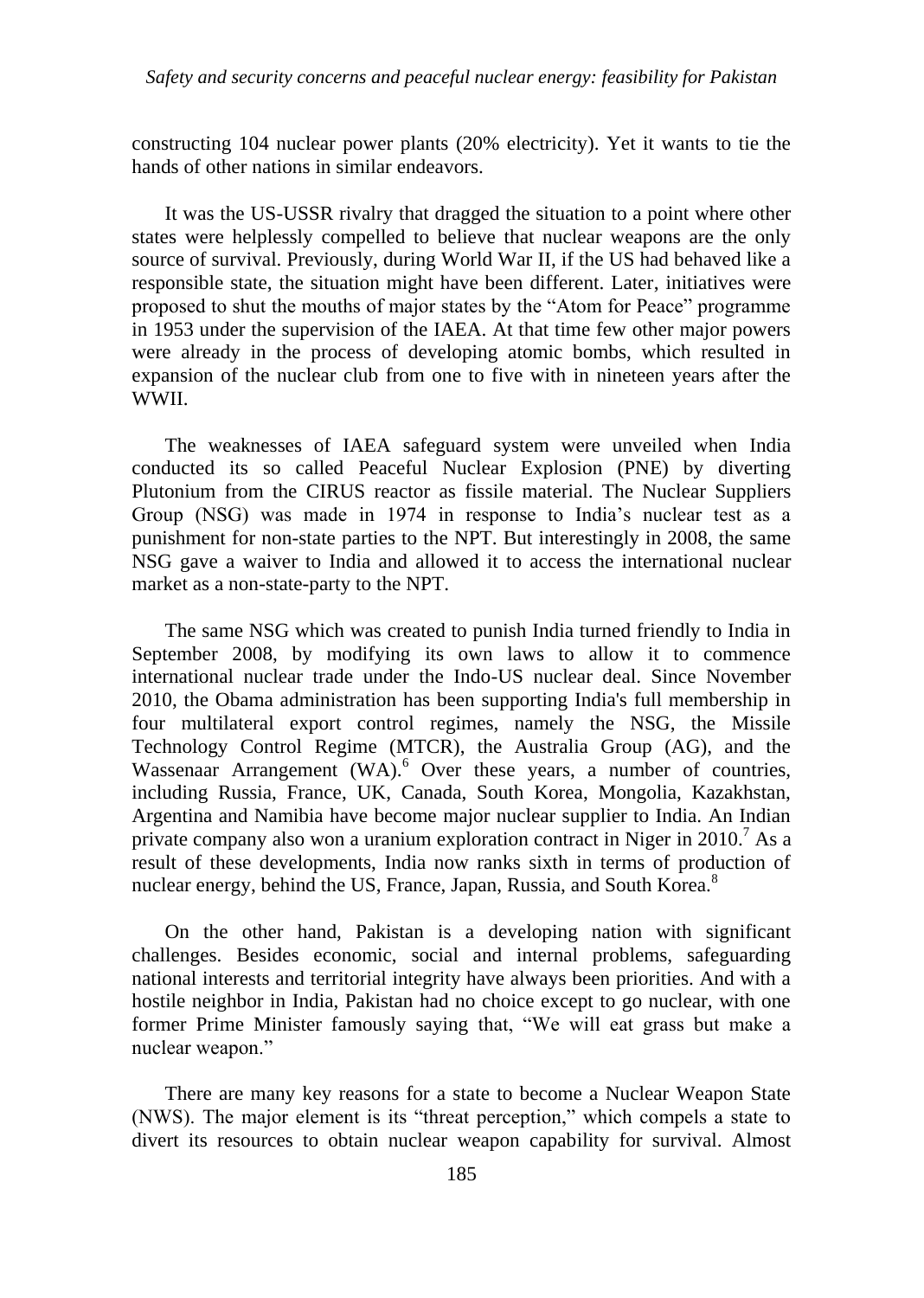every NWS emerged as a result of this. Russia pursued nuclear capability to cap American nuclear monopoly, the United Kingdom (UK) and France went nuclear to maintain their prestige and hold in the region, while China followed the track feeling threatened by other nuclear powers. Israel kept its nuclear capability ambiguous to keep every concerned state conscious. India claims to balance Chinese nuclear weapons and to get an edge over regional states. Similarly Pakistan has to balance India and Israel. Finally North Korea is another example going nuclear because of threat perception.

Indian and Pakistani non-proliferation policies have been largely driven by their respective security imperatives and threat perceptions.<sup>9</sup> Pakistan has always supported the international nuclear non-proliferation regime. It presented the proposal for a South Asian Nuclear Weapon Free Zone (NWFZ) before the United Nations General Assembly (UNGA) in the aftermath of India"s first nuclear test in 1974. This proposal was based on the expectation that it would bring to bear greater international pressure on India.<sup>10</sup> Subsequently, Pakistan's policies were even more tightly coupled with those of India. It often repeated pronouncements of its willingness to sign the NPT simultaneously with India, and also made its signatures to the Comprehensive Test Ban Treaty (CTBT) contingent upon India's signatures.<sup>11</sup> The downside of such an approach has been that Pakistan"s policy has remained a virtual hostage to Indian policy and has been defensive to the extent of being apologetic. $^{12}$ 

Pakistan"s position is shaped by its security concerns. It got nuclear capability to balance and counter the growing Indian conventional capability. The direct linkage with India"s nuclear programme and policies has created a situation in which Pakistani policies are bound to be affected by the positions taken by India. This resulted in the undesirable possibility of being wittingly or unwittingly sucked into a nuclear and missiles arms race with India.<sup>13</sup> If Pakistan is reluctant to join the CTBT or the Fissile Material Cut-off Treaty (FMCT), it is only because of the sense of insecurity of its rivals, and the unjustified behavior of superpowers. So far, the US has conducted 1032 hot tests and has the technical know-how (Dawn Super Computers), and yet it has not ratified CTBT and FMCT.<sup>14</sup> Treaties like NPT, CTBT and FMCT were proposed and signed by the states after they obtained the nuclear weapon capability. They accepted the non proliferation regime because it suits them well.

Forty four countries must ratify the CTBT to bring it into force. This includes Russia, USA, China, Egypt, Israel, India, Iran, and North Korea, which have nuclear weapons or atomic programmes. All these countries are also considering Pakistan as a hurdle for a conclusion of FMCT. If they are really interested to cut off the production of fissile material and stop further testing then they should ratify both CTBT and FMCT. Pakistan"s firm standpoint about these treaties is enhanced by the international community's discriminatory behavior, trend of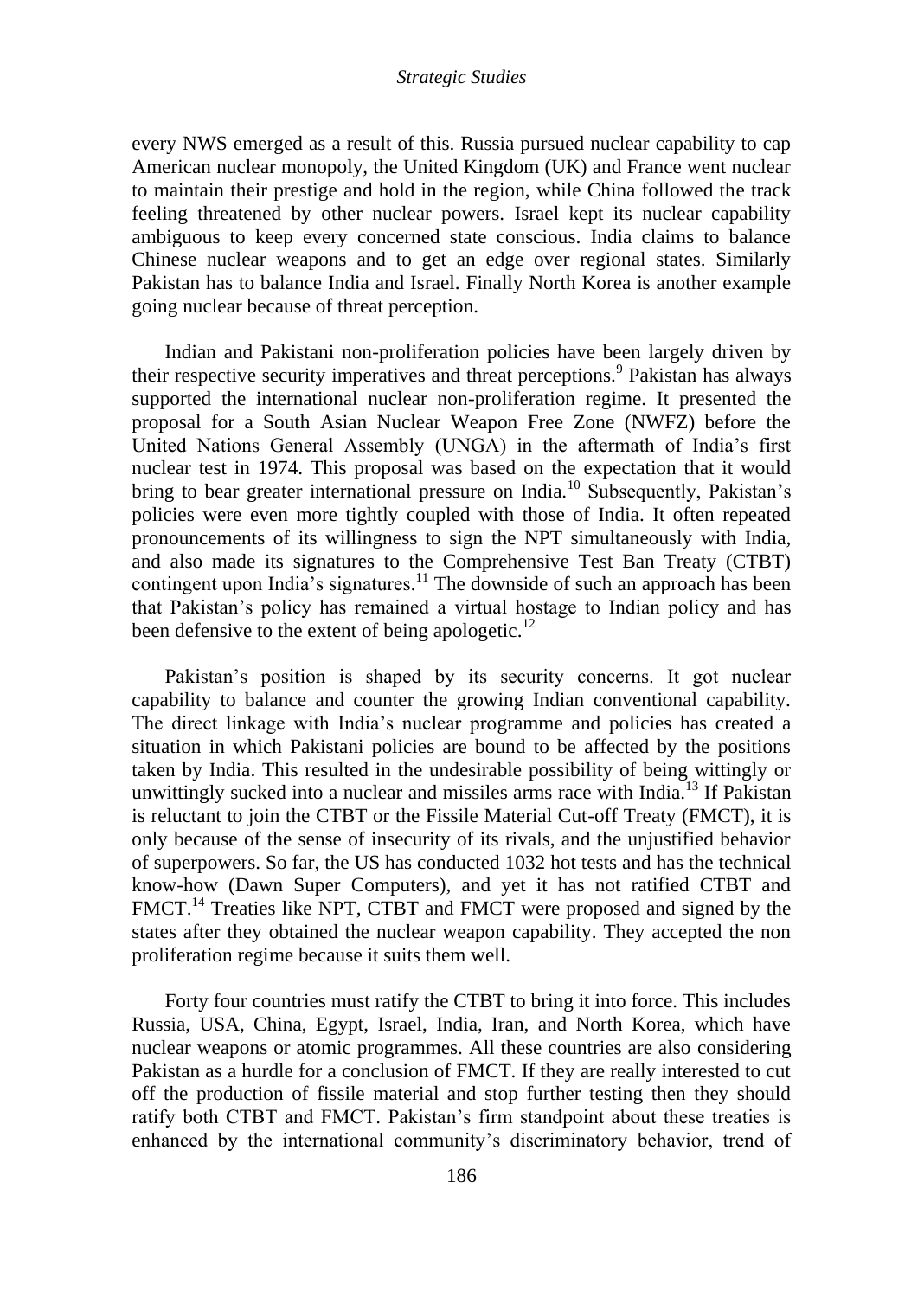selectivity, vertical and horizontal proliferation and the ineffectiveness of the non-proliferation regime.

Even western leaders recognize their double standards. Texas Congressman and potential presidential candidate Ron Paul said on February 23, 2012 that Iran is encouraged to go nuclear because "we threaten them."<sup>15</sup> Similarly Russian Prime Minister Vladimir Putin said on February 24, 2012 that, "Western military interventions in various nations, from the invasion of Iraq in 2003 to NATO"s air strikes against Gaddafi"s forces in Libya, were only encouraging nuclear proliferation. Like it or not, it's a fact that foreign intervention leads to such thoughts that if we have got an atomic bomb, nobody will touch us."<sup>16</sup>

Instead of just criticizing Pakistan, there is a need to understand its problems. A country goes for nuclear weapon option when its security environment is deteriorated. American policy to elevate India as regional power has formed a challenging environment for Pakistan. Apart from Pakistan, all countries have nuclear related deals with each other, but none supports Pakistan in peaceful nuclear technology except China. No one knows how long China will help Pakistan as being member of NSG China also has limitations. Being a responsible state its Pakistan"s right to have civil nuclear cooperation and support of the international community, such as that given to India and Israel. Pakistan"s civil nuclear programme is under the IAEA safeguards, and Pakistan has no intention to divert it for military purposes. Pakistan is also party to the convention of nuclear safety and fulfills all IAEA standards. Currently, for Pakistan, nuclear non-proliferation and nuclear disarmament are not the main issue. Rather, peaceful use and development of nuclear technology is real concern that Pakistan needs to concentrate on.<sup>17</sup>

#### **Global trends of nuclear power generation**

According to IAEA, there were 442 nuclear reactors operating around the world before the Fukushima nuclear accident. The US is still leading the pack with 104 nuclear reactors. France comes second with 58 nuclear reactors and while Japan was third with  $54<sup>18</sup>$  after the Fukushima incident the situation has changed. All 54 reactors of Japan are inactive, the last reactor taken offline on May 5, 2012, awaiting approvals to restart.<sup>19</sup> The amount of electricity generated by nuclear power plants worldwide fell by just over 4% in 2011. According to figures from IAEA, total nuclear electricity generation in 2011 was 2518 TWh (Terawatt hour), 4.3% less than the 2630 TWh generated in 2010. World wide average nuclear energy availability in 2011 was 78.7% down from 81% in  $2010^{20}$ 

The global nuclear industry is moving forward at a fast pace and only slightly slowed down after the Fukushima accident when Germany, Switzerland and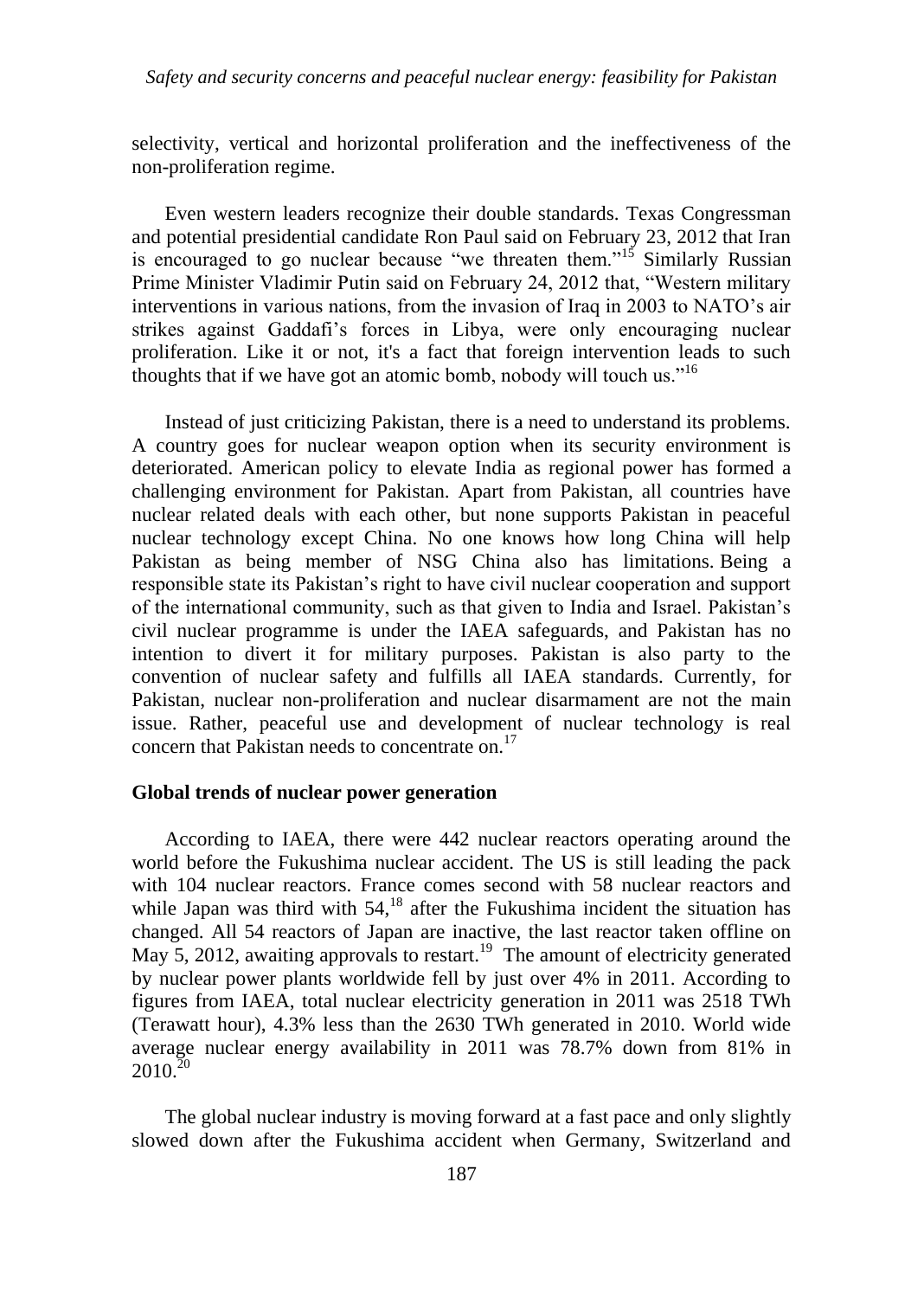Belgium decided to get rid of nuclear power plants.<sup>21</sup> Yet, six new nuclear power plants were connected to the world"s electricity grid in 2011 with the capacity of  $4014$  MW.<sup>22</sup> The IAEA's most realistic estimate is that 90 new nuclear plants will enter in service by 2030.

In the past few years a renewed push for civilian nuclear energy has been seen in several countries all over the world including in the Middle East, North Africa and South America. There is also a race between the US, Russia, France, and China to sign nuclear cooperation deals with countries in the Middle East.<sup>23</sup> Egypt has one of the most advanced nuclear programme in the region. It has a well-established administrative infrastructure and multiple nuclear facilities spread over several locations, including two research reactors and exploratory uranium mining operations.<sup>24</sup> Israel is also aiming to build an advanced nuclear reactor in north Negev. Jordan has ambitious plans to introduce nuclear power for electricity generation and water desalination, for which it has undertaken feasibility studies and sought foreign cooperation.<sup>25</sup>

In June 2011, Saudi Arabia announced an elaborate plan to introduce nuclear power, projecting that it will spend \$300 billion on 16 nuclear reactors by 2030, with the first to be built by  $2021<sup>26</sup>$  In December 2009, Abu Dhabi contracted with a South Korean consortium to construct four nuclear power reactors which are scheduled to be in operation by  $2020$ .<sup>27</sup> Similarly, UAE, Turkey, Vietnam, Belarus and North African countries including Algeria, Morocco and Sudan, and South America states Chile, Ecuador and Venezuela are actively considering embarking upon nuclear power programmes.<sup>28</sup>

#### **Nuclear energy: feasibility for Pakistan**

This section will briefly cover questions related to nuclear safety and security concerns raised against Pakistan in a comparison with other NWS. Energy mix options and the current status of energy generation as well as challenges to Pakistan's government will also be highlighted.

#### **Safety and security concerns over Pakistan**

An important international concern related to nuclear material is its safety and security. These safety and security concerns range from unauthorized use, theft, sabotage, terrorist or non-state actors, natural disasters, and illicit trafficking. They also include physical protection of nuclear materials and installations.

It was inevitable for concerns to be raised over the safety of Pakistan"s nuclear material as the country is suffering from the affects of the "Global War on Terror" since 2001. The A. Q. Khan proliferation episode, regular terrorist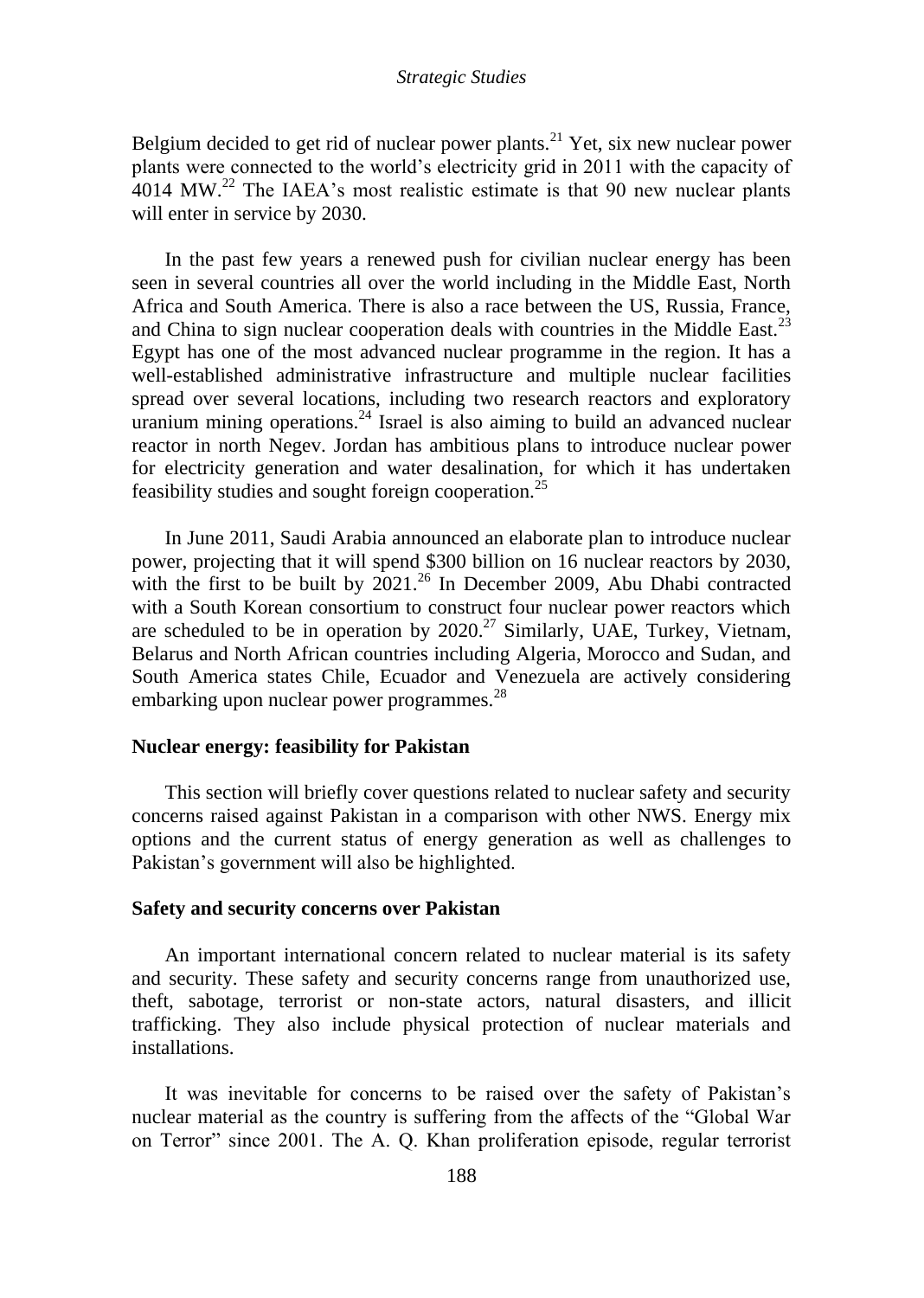attacks and suicide bombings also compounded the fears of nuclear material going into the wrong hands.<sup>29</sup> Despite all this, Pakistan has taken adequate measures to address these concerns and the following are some steps taken by Pakistan to safeguard its nuclear assets.

# *Pakistan Civilian Nuclear Programme*

- Pakistan's civilian nuclear programme is largely regulated under the IAEA safeguards and mechanisms.
- The civilian elements of Pakistan's nuclear programme are overseen largely by the Pakistan Atomic Energy Commission (PAEC) and Pakistan Nuclear Regulatory Authority (PNRA) which was established in January 2001 in order to have an autonomous oversight mechanism to ensure the safety and security of Pakistan's nuclear installations.<sup>30</sup>
- The PNRA ensures the safety and security of radiological material from the moment it is imported into the country till its safe disposal after it has outlived its useful life.<sup>31</sup>
- The PNRA maintains an updated database of all radiological sources in the country and carries out periodic inspections to ensure that all material is safely stored, does not pose any hazard to and is not vulnerable to theft or sabotage.<sup>32</sup>
- The PNRA has also developed a five year National Nuclear Safety Action Plan (NNSAP). Its aim is to protect the public from hazards of radiation in case of an untoward incident. It has already established its emergency response center, which works around the clock, and has started training courses with the assistance of the IAEA, at an academy in Islamabad for the first responders, as well as border control agencies such as Pakistan Customs.<sup>33</sup>
- The PNRA is also responsible to locate and secure orphan radioactive sources. Orphan sources are defined as "sources not under regulatory control, either because they have never been under regulatory control or because they have been abandoned, lost, misplaced, stolen or transferred without proper authorization."<sup>34</sup>

# *Pakistan Nuclear Weapons Programme*

- Pakistan nuclear weapons programme is operated indigenously, and it is outside of the domain of the IAEA safeguards system.
- In 2000, with the establishment of the National Command Authority (NCA) and Strategic Plan Division (SPD) as its secretariat, the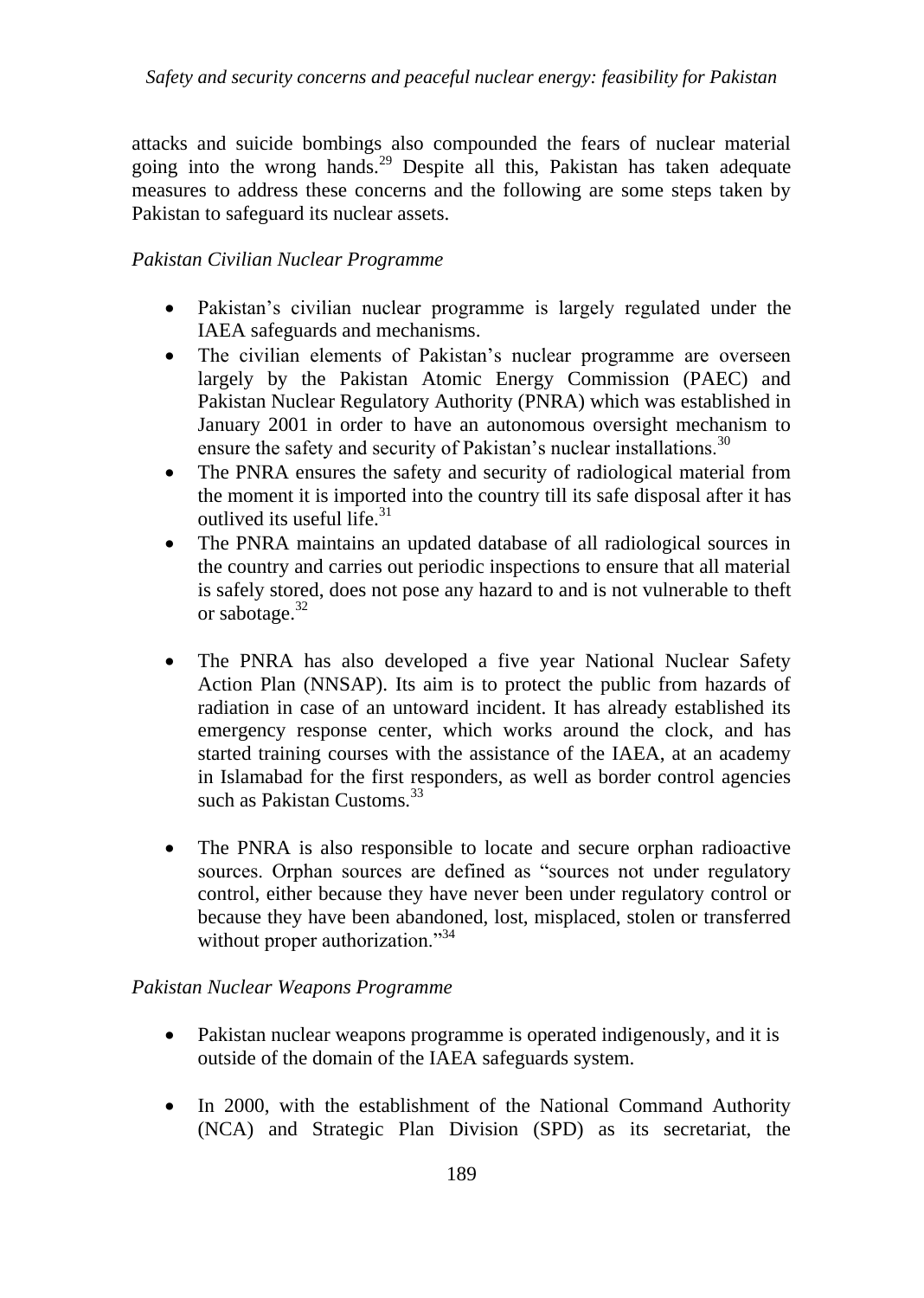management of nuclear weapons assets became an "institutionalized capability," with a reassurance that everything is under strict control.<sup>35</sup>

- The major role of SPD has been to establish oversight, financial and administrative controls over the activities of various strategic entities. This includes arrangements for the physical security of sensitive installations, which comprises multi-layered security perimeters, counter intelligence and personnel security. Additionally, a system of external audit and procedures for Material Protection, Control and Accounting (MPC&A) has been established.<sup>36</sup>
- In September 2004, a new legislation Act No. V of  $2004 -$  was enacted to provide export control on goods, technologies, material and equipment related to nuclear and biological weapons and their delivery systems, which fully cover the control lists of the NSG, MTCR and the Australia Group.<sup>37</sup> In 2007, the Strategic Control Division (SECDIV) was set up in the Ministry of Foreign Affairs as the authority to implement the 2004 Act. SECDIV is staffed by officials from various departments and Ministries dealing with all aspects of this important task. It includes officials from Ministry of Foreign Affairs, the SPD, PNRA, PAEC, Ministry of Commerce and Pakistan Customs and Custom Intelligence.<sup>38</sup>

## *Contours of nuclear command and control*

- The 10-member National Command Authority is in charge of all nuclear facilities.
- The President will be the Authority's Chairman and the Prime Minister its vice-Chairman. The Authority will include Ministers of Foreign Affairs, Defence, Interior, Chairman of the Joint Chiefs of Staff Committee, Chiefs of Army, Navy and Air Force, and the Director General of the Strategic Plans Division, who will also be the Authority"s secretary.
- Standard "Two Man Rule" to authenticate access to nuclear release codes.
- Nuclear Warheads "de-mated" from missiles or bomb casings, and components to be put into operation only with the consent of a National Command Authority.
- Pakistan has developed its own version of "Permissive Action Links," or PALs, a sophisticated type of lock the US uses to prevent unauthorized launching.
- A comprehensive, intrusive Personnel Reliability System (along the lines of one in the US) that monitors employees, before, during and after employment.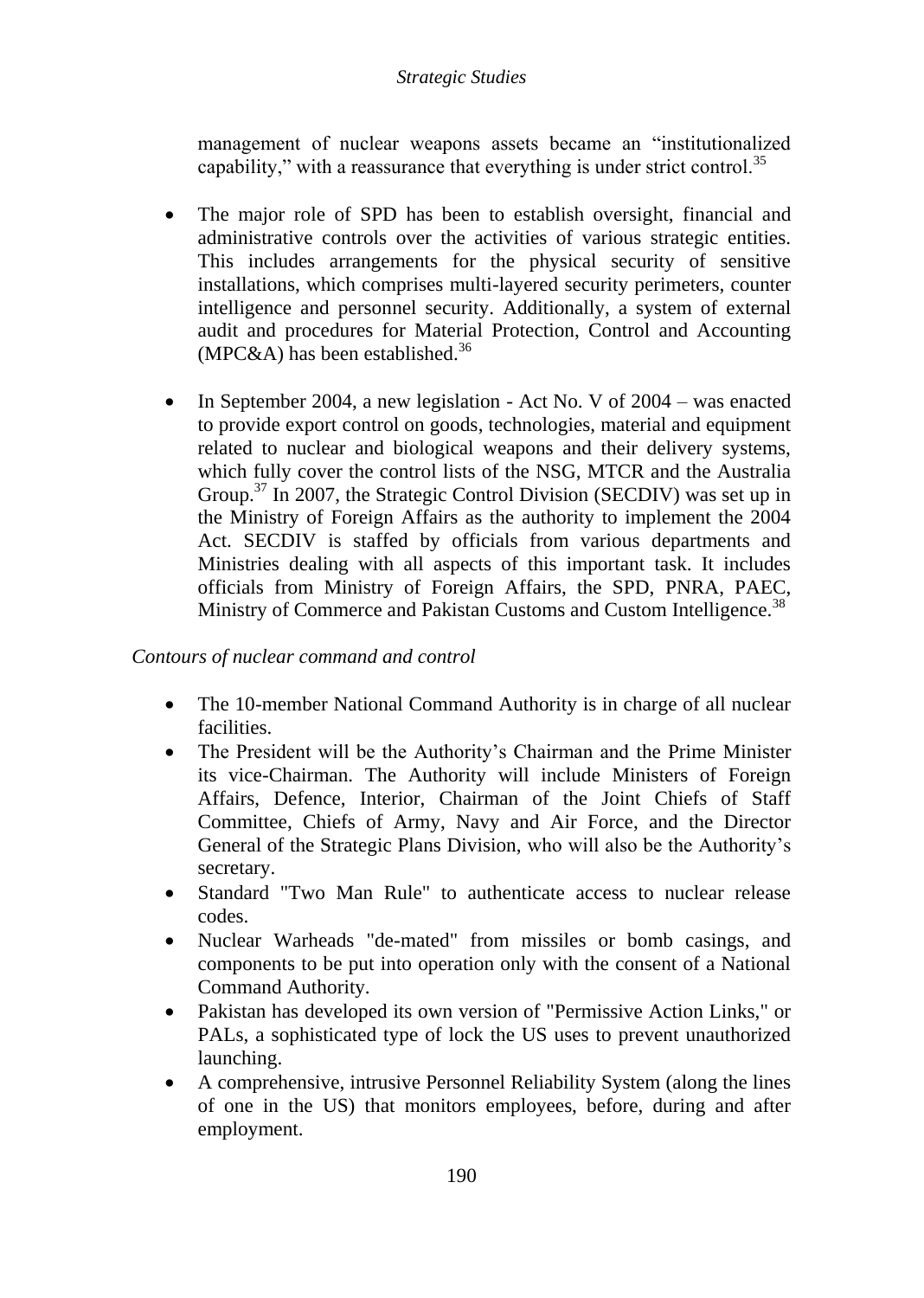A ten thousand member Security Force team, led by a two-star General, dedicated to guard the nuclear facilities.<sup>39</sup> Pakistan has recently added 8000 highly skilled security officials to its already strong security professionals.<sup>40</sup>

Pakistan has made every effort to ensure the safety and security of its nuclear material, weapons, sites and facilities. Pakistan's safety and security measures are equivalent to other nuclear weapon states, and it has a very clean record as compared to other NWS. Even the IAEA praises Pakistan"s commitment to safety, and its Deputy Director General Denis Flory has said, "Pakistan is the  $10<sup>th</sup>$ largest contributor to the Nuclear Security Fund and it clearly demonstrates a

**Pakistan has made every effort to ensure the safety and security of its nuclear material, weapons, sites and facilities. Pakistan's safety and security measures are equivalent to other nuclear weapon states**

national commitment and serious approach towards nuclear security through the implementation of the Nuclear Action Plan for Pakistan."<sup>41</sup> He also said that the "relationship between IAEA"s office of Nuclear Security and PNRA is not only exemplary, but sets a global precedent of successful partnership between IAEA and member states and the Agency."<sup>42</sup>

There is not even a single case of theft of nuclear material on Pakistan"s record whereas according to credible sources, there have been over 150 cases of uranium theft in various nuclear plants of India since 1984, which have even been registered by Indian police.<sup>43</sup> Some of these and other issues that India has faced are listed below.

- Radiation leakage is a weakness of Indian nuclear power plants. Cirus has suffered due to massive leakage of heavy water.
- Fast breeder Test Reactor at Indira Gandhi Center for Atomic Research Kalpakkam was rated unsafe and discarded.<sup>44</sup>
- From 1986 to 1991, the inlets of the Madras Atomic Power Station (MAPS) and its reactor got cracked and it remained shut down because of leakage of tons of heavy water.<sup>45</sup>
- The Rajhistan Atomic power plant (RAPP) met severe design faults and had to shut down many times from 1980 to 1994 due to cracks.
- Uncontrollable fire in the Narora Atomic power station (NAPS) took place in 1993 and caused total melt-down.<sup>46</sup>

These are just a few cases and there is a long list of leakage, radio active waste containment, dissatisfaction measures, and expulsions in Nuclear Fuel Complex in 2002 Hyderabad.<sup>47</sup> Then there is a list of Indian scientists who were caught or arrested on the charge of sending blueprints of specialized value,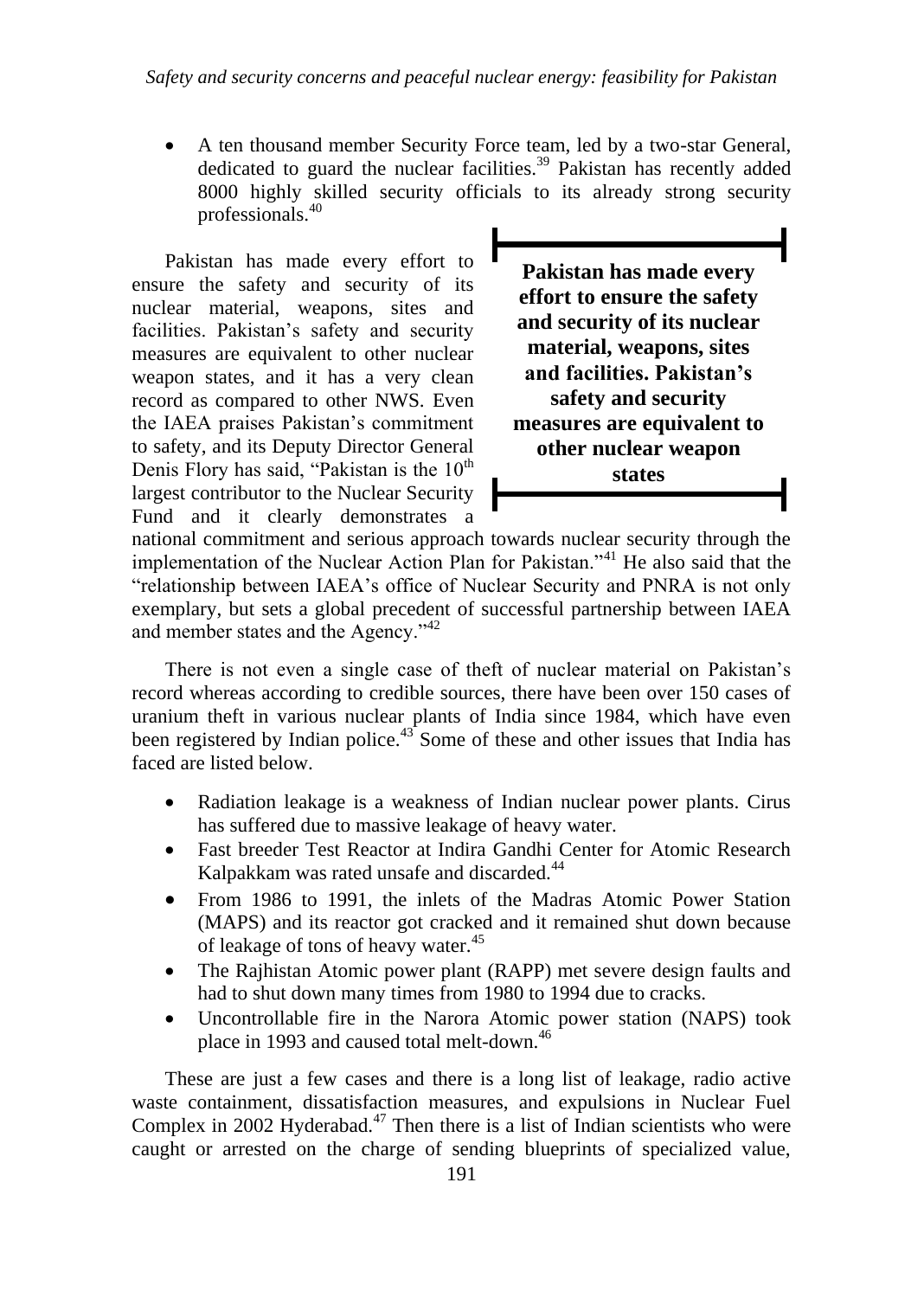sensitive nuclear documents, transfer of uranium enrichment technology, and nuclear secrets. These include the following:

- In October 2003 nuclear scientist Sitaram Rai Mahadeven was arrested for sending blueprints of specialized value, a critical part for nuclear plants, to North Korea.<sup>48</sup>
- Mr. Rabinder Singh, director RAW, fled to US with sensitive nuclear documents in 2004.
- Three main scientists namely Dr. Y S R Parsad, Dr. Surrender and Dr. Mahesh assisted Iran in the building of its nuclear power plant through the transfer of uranium enrichment technology and later through transferring missile technology.<sup>49</sup>

These are just few incidents in Pakistan"s neighourhood. However, given the discriminatory behaviour of the nuclear world, it is not surprising that the safety and security of India"s nuclear materials has not been a major concern. If a quarter of these incidents had occurred in Pakistan, the international media "would have been beating the drums of war, reminding the world how dangerous and unstable Pakistan is.<sup>"50</sup> India is not alone in experiencing such weaknesses. Nuclear related accidents in other developed nuclear weapons states include the following:

- Plants such as Japan's Fukushima-Daiichi facility (2011), Russia's Chernobyl (1986) and the United States Three Mile Island (1979) remain black spots for the nuclear power industry.<sup>51</sup>
- In November 2011, eight cylinders containing 73.5 kilos of uranium ore were stolen from a radioactive materials storage depot in northern Romania. The Commission for the Control of Nuclear Activities (CNCAN) was informed on October 26 that eight 3.5 metre long cylinders containing 73.5 kilos of uranium ore disappeared from the depot at Stei, but the news of the theft was concealed. Though the quantity at large is a fraction of what would be needed to make a bomb, international investigators point to it as evidence that a black market in poorly secured sites in the former Soviet Union is still alive.<sup>52</sup>
- In 2002 Yuri Vishnevsky, head of Gosatomnadzor or GAN, which is Russia's nuclear regulatory agency said that small amounts of weapons and reactor-grade nuclear materials had been disappearing from the country's atomic facilities over the last ten years.<sup>53</sup>
- Mr. Hahn Choong-Hee Sous Sherpa, Spokesman for the 2012 Nuclear Summit in Seoul mentioned in a seminar on January 19, 2012, that, "From 1993 the IAEA is collecting data on safety and security of nuclear material. According to IAEA International "Illicit Trafficking Database" (ITDB) about two-third of reported cases since 1995 is related to radioactive substances; moreover around 200-250 incidents of theft and loss of radiological materials occur every year."<sup>54</sup>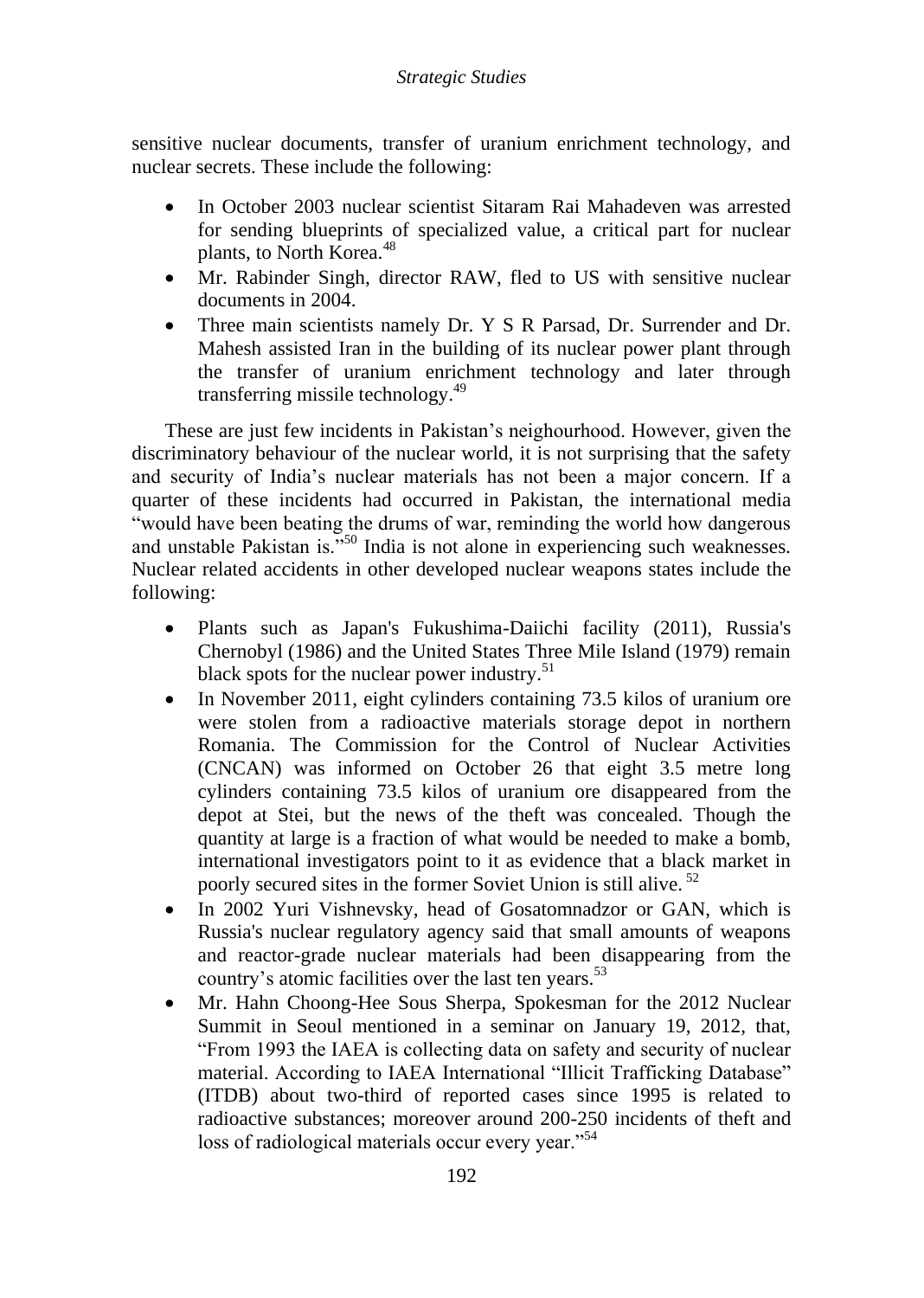• In February 2012 the American San Onofre nuclear power plant was shut down after leak [in a steam generator.](%20in%20a%20steam%20generator.%20)<sup>55</sup>

The question to be asked is why then is the focus only on Pakistan despite the fact that its command and control and custodial systems are second to none, and have led to strong safety, security and export control systems.<sup>56</sup> These concerns have generated suspicions that such a campaign is part of a plan to try to destabilize Pakistan and to neutralize Pakistan strategic assets and nuclear deterrence capability.<sup>57</sup> The reality is that there is no credible threat to Pakistan's nuclear assets, and potential threats are under control. It can also be said that international concerns are closely linked to a lack of comfort at Pakistan, a Muslim state, having nuclear capability.<sup>58</sup> Otherwise, it is not just the matter of being non-signatory of the NPT led regime. India and Israel are at the same status, but have no international pressure and are given support. The US and western misperception indeed is baseless and self centered, spread by anti-Pakistan lobbies and led by media and ill-informed scholars.<sup>59</sup>

## **Energy Mix: Status of Pakistan**

Currently Pakistan is passing through a severe shortage of energy resources, which is handicapping its economic growth. Security of energy resources can bring Pakistan out of many problems and low cost energy alternatives can meet its growing industrial and consumer demand for electricity.

It was estimated a few years ago that "Pakistan is most likely to face a major energy crisis in natural gas, power and oil in the next three to four years that could choke the economic growth for many years to come".<sup>60</sup> Pakistan has rich reserves of coal, but because of insufficient funding, it has not achieved its potential. Gas reserves are depleting. Oil has to be imported and is expensive. But nuclear energy does not depend on fossil fuels and is not affected by fluctuating oil and gas prices.<sup>61</sup> Although nuclear power reactors are expensive to build when compared to coal-fired and gas power plants, they are the least volatile and lead to low share of fuel cost.<sup>62</sup>

According to the PNRA current "Electricity Generation Capacity of Pakistan is:

|                 | <b>Installed MW</b> | <b>Available MW</b> |
|-----------------|---------------------|---------------------|
| Oil/Gas         | 14,429              | 12,219              |
| Coal            | 165                 | 45                  |
| Hydro           | 6,634               | $3,676 - 6,634$     |
| Nuclear         | 745                 | 690                 |
| <b>Total MW</b> | Available MW        | Peak Demand         |
| 21,690          | $16,330 - 19,588$   | 21,063 MW           |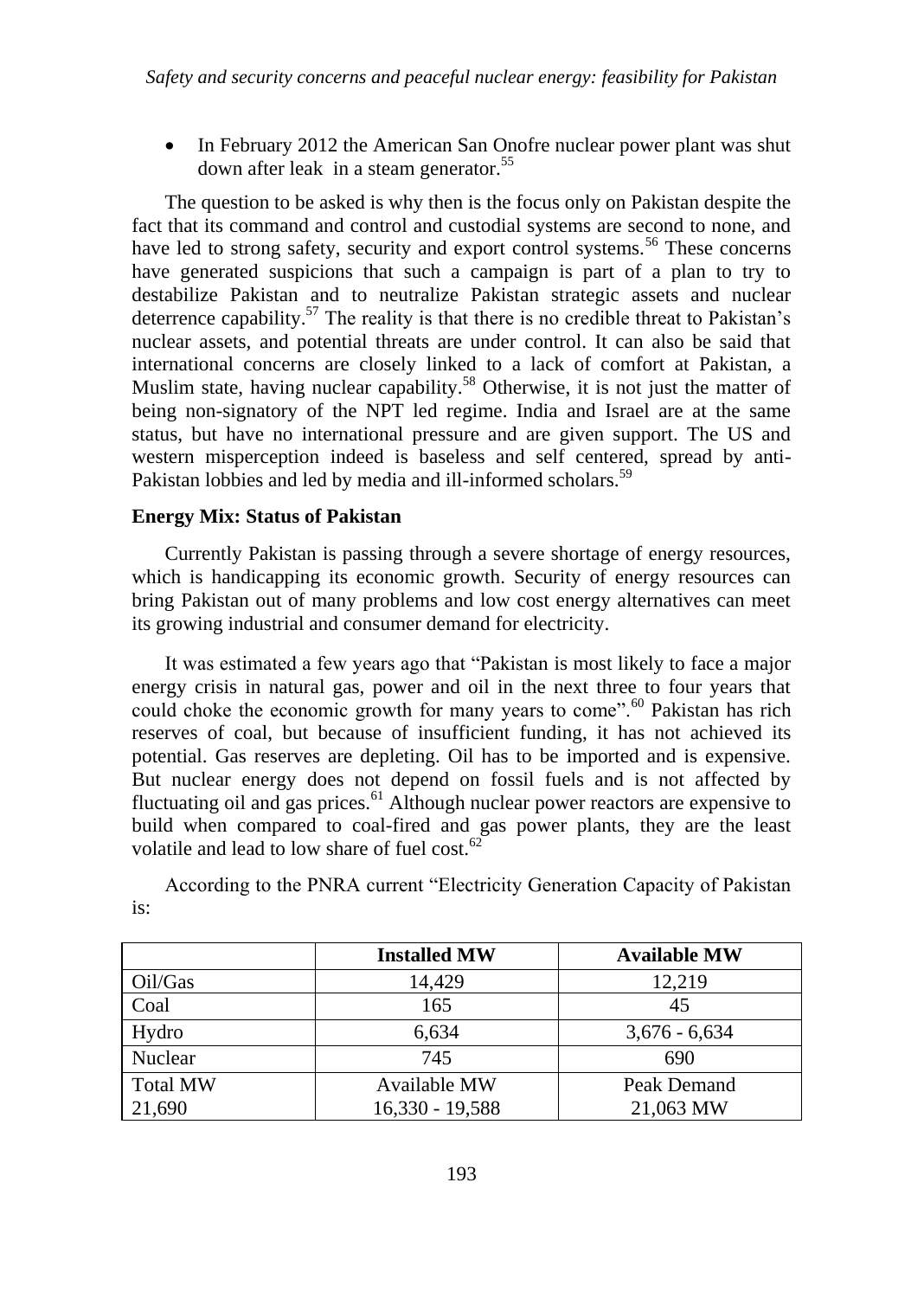Shortage of electricity supply is primarily due to de-rated capacity of some plants, shortage of natural gas due to additional uses, furnace oil due to expensive import (because country has limited oil and gas reserves), and seasonality of hydro electricity (capacity factor drops 50% in summer). Socio-political and project financing issues in hydro projects are common and renewable resources are in initial stages of development and unable to meet the base-load electricity requirements. All these factors result in load shedding and the shortfall has been exceeding  $6000$  MW this year.<sup>63</sup>

Nuclear power generation forms a vital part of Pakistan"s energy mix. It is also an important development imperative. Pakistan has a small nuclear power programme, with 745 MW capacity, but plans to increase this substantially. Pakistan is not party to the NPT, but does have its civil power reactors and two research reactors (PARR 1 & 2) under item-specific IAEA safeguards.<sup>64</sup> Because Pakistan is outside the NPT, it is largely excluded from trade in nuclear plant or materials, which hinders its development of civil nuclear energy.

Pakistan has the Chashma Nuclear Power Plant I (CHASNUPP-I) located at Kundian, Punjab. Chashma Nuclear Power Plant II (CHASNUPP-II) was completed on April 10, 2011.<sup>65</sup> At the inauguration, Prime Minister Yusuf Raza Gilani said that, "The generation of additional 330 MW would provide immediate relief to a section of consumers, adding that two more power plants Chashma Nuclear Power Plant III & IV (C-3 & C-4**)** already under construction at this site would help in paving the way for PAEC to meet the government assigned target of 8800 MW by the Year 2030."<sup>66</sup>

Pakistan"s "Energy Security Plan" includes a target of 8,800 MW from nuclear sources by 2030. Existing identified resources of uranium are supposed to be adequate to stimulate the worldwide nuclear capacity requirements only up to 2050. However the life of uranium resources can be extended through reprocessing of spent fuel in form of Generation IV fast breeder reactors. The new designs of nuclear power plants are safer than before, but uncertainties about waste management and proliferation still remain. According to its Vision 2030, the Planning Commission of Pakistan has proposed a new regime whereby such plans are treated as any other power plants being set up by the private sector, which can build, operate and own these plants under IAEA safeguards while selling the electricity generated at mutually negotiated tariff. The supplier would be fully responsible for fuel and waste management.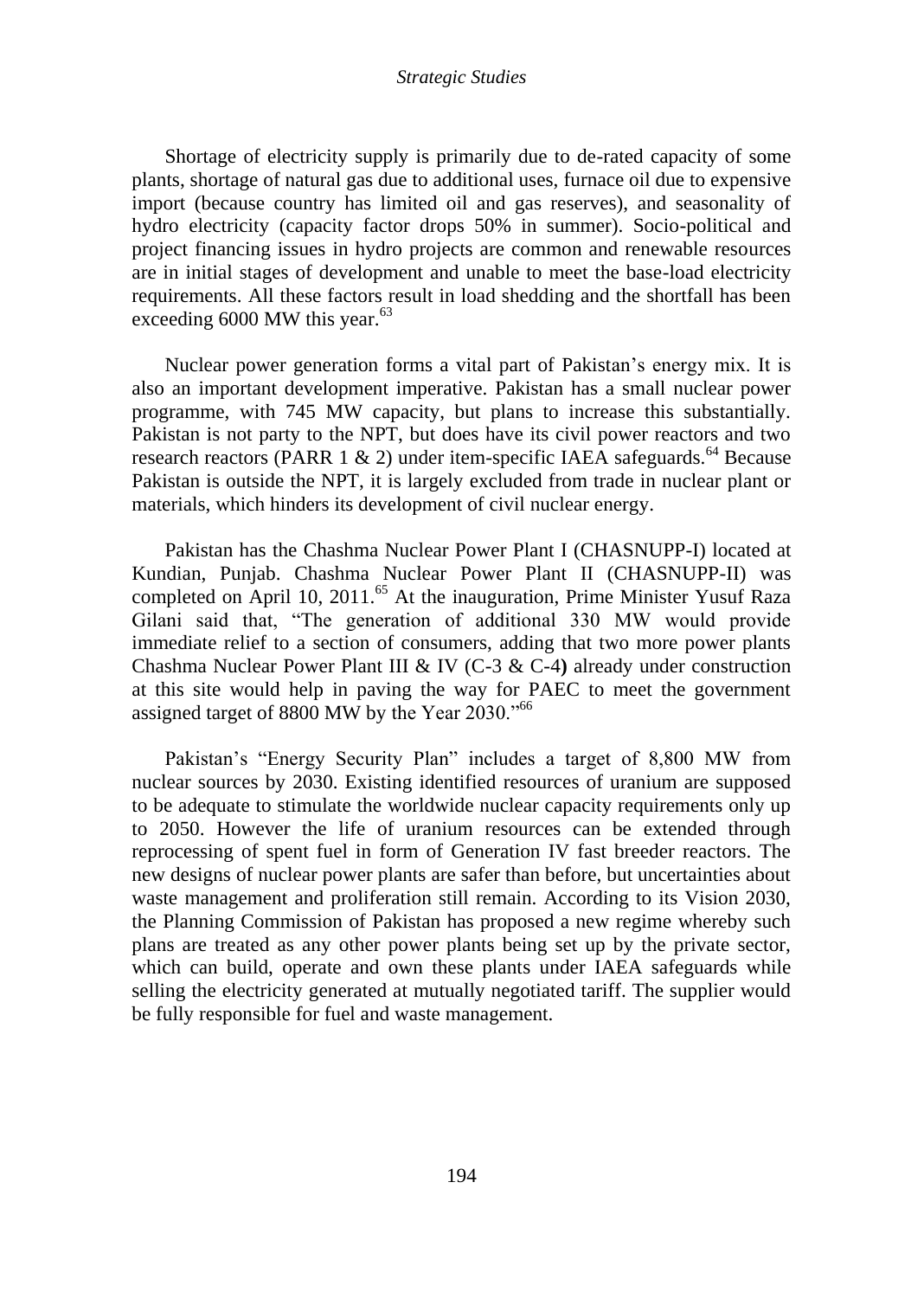The following pyramid gives a detailed account of Pakistan"s current nuclear generation status and future requirement;



Pakistan is a pioneer developing country in using nuclear technology for producing electrical energy.<sup>67</sup> Growing energy needs and inadequate indigenous energy resources necessitate large scale use of nuclear power in Pakistan.<sup>68</sup> Despite international embargoes, the nuclear power programme in the country is moving forward slowly but steadily. Safety remains a top priority<sup>69</sup> and Fukushima provides an even bigger drive to enhance safety and develop emergency response programmes.<sup>70</sup>

Pakistan has qualified manpower and professionals and it is now constructing fourth and fifth nuclear power plants and has more than 40 reactor operational years of experience to its credit. During this period, safety has been the hallmark of the country's nuclear industry.<sup>71</sup> Pakistan needs energy mix option rather than to rely on a single option. All options must be taken in account to combat the rising energy shortage and meet future demands.

#### **Challenges ahead**

The energy crisis in Pakistan that started in 2007-2008 took a serious turn during 2009-2010. Without technical and economic assistance Pakistan cannot achieve the desired goal of 8800 MW through nuclear energy by  $2030$ <sup>72</sup> In an article published in *The News* on January 24, 2011 DR. A. Q. Khan rightly pointed out that to meet this target Pakistan would require either 29 nuclear reactors of 300 MW each or ten nuclear reactors of 900 MW each.<sup>73</sup> This seems impossible given the current economic situation of the country because a 300 MW reactor costs about \$1 billion and requires eight to ten years for commissioning. A 900-MW reactor would naturally cost proportionately more and would take the same time.  $74$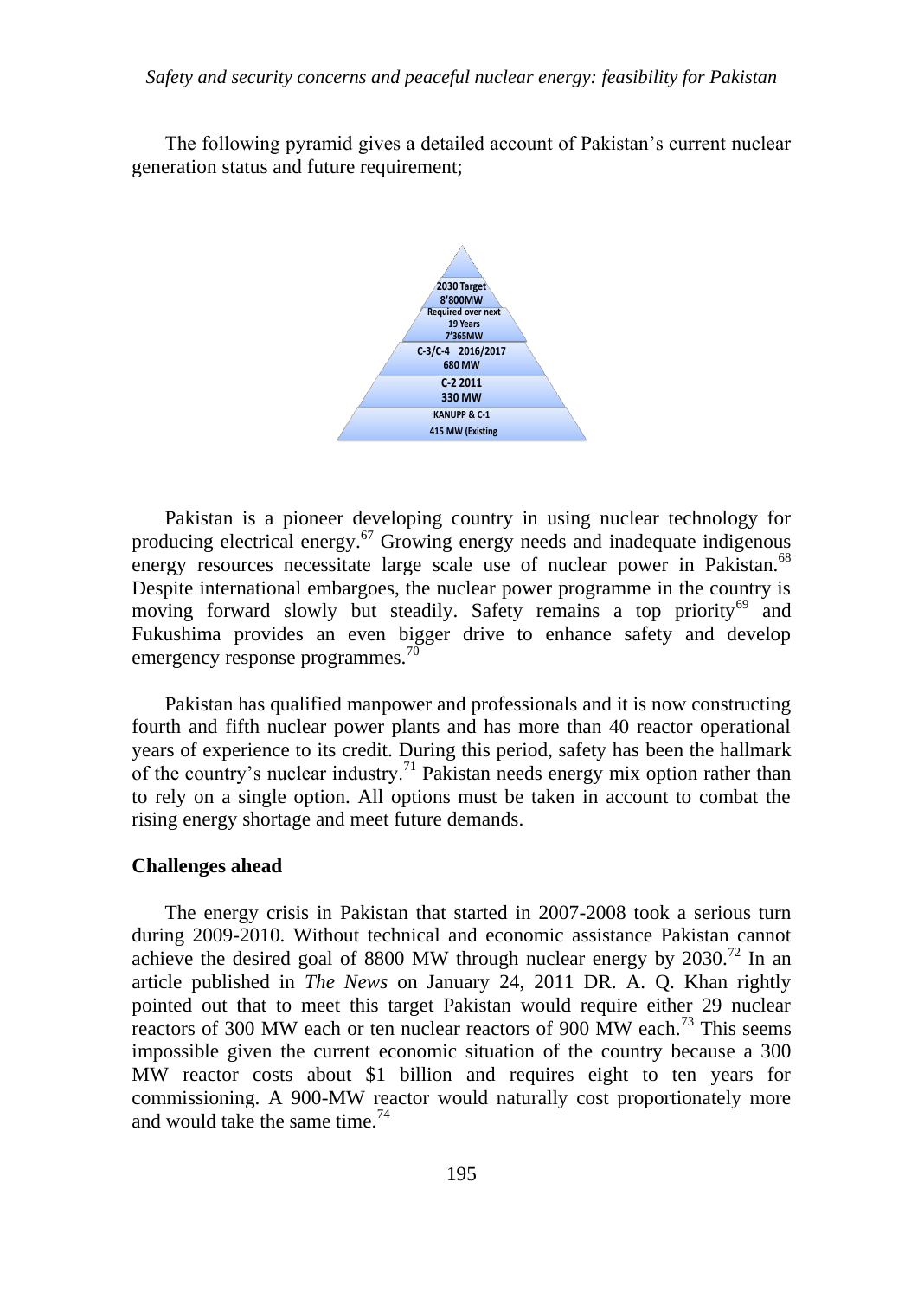In the energy mix option, bilateral negotiations are taking place among Iran and Pakistan for the IP Gas Pipeline agreement. Recently the project of a gas pipeline among Turkmenistan, Afghanistan, Pakistan and India (TAPI) has been signed after twenty years of negotiations. The 1,700-kilometer TAPI pipeline aims to transport over 30 billion cubic meters of gas annually from the Dauletabad gas fields in southeast Turkmenistan and would serve Pakistan well in the coming years.

Pakistan and Iran signed the Gas Sale and Purchase Agreement (GSPA) in June 2009 as well. The Government of Pakistan has already determined that the imported natural gas from Iran would provide the cheapest and most suitable fuel for power generation. It has been estimated that 750 mmcfd (millions of cubic feet per day) of gas would help generate around 4,000 MW of electricity, besides providing job opportunities in the backward areas of Balochistan and Sindh. Iran has already laid the 56-inch diameter pipeline for a distance of 900 km from Assaluyeh to Iran Shehr. The remaining 200 km to bring the pipeline to the Pakistani border are likely to be completed in the next two years.<sup>75</sup> In February 2012 Iran offered to inject 1,000 MW power in Pakistan's transmission line,<sup>76</sup> which was also very positive for Pakistan.

Similarly India has also offered supply of electricity. The offer was made by Indian Prime Minister Manmohan Singh in a brief meeting with Prime Minister Gilani at Seoul in March 2012. Negotiations are underway to get 500-1,000 MW of electricity from India. Pakistan is also interested to import oil from India. According to the Petroleum Secretary Ijaz Chaudhry, Pakistan will get 35% cheaper oil from India because of low transportation charges. India has offered to build pipeline to Wagah border to supply 50 million tonnes of oil a year<sup>77</sup> and Pak-India energy and trade discussions are also encouraging in the overall bilateral relations.

While Pakistan is facing major energy crises today, in a large part this is due to lack of investment in the past. Imtaz Qazi, the Water and Power Secretary noted that "the government is dependent on thermal and rental power plants [as] no power generation capacity has been added for the last nine years," He also confirmed that the government had struck a deal with commercial banks to exchange about Rs. 151 billion of the energy sector's liabilities which are effectively unfunded at the moment, for bank loans.<sup>78</sup> The injection of hard cash into energy sector companies will allow them to pay off their liabilities to each other and reduce the stock of "circular debt" which the government estimates is currently over Rs. 300 billion. Power companies will then be able to buy more fuel and run their power plants at closer to full capacity, reducing the durations of the nationwide outages. $^{79}$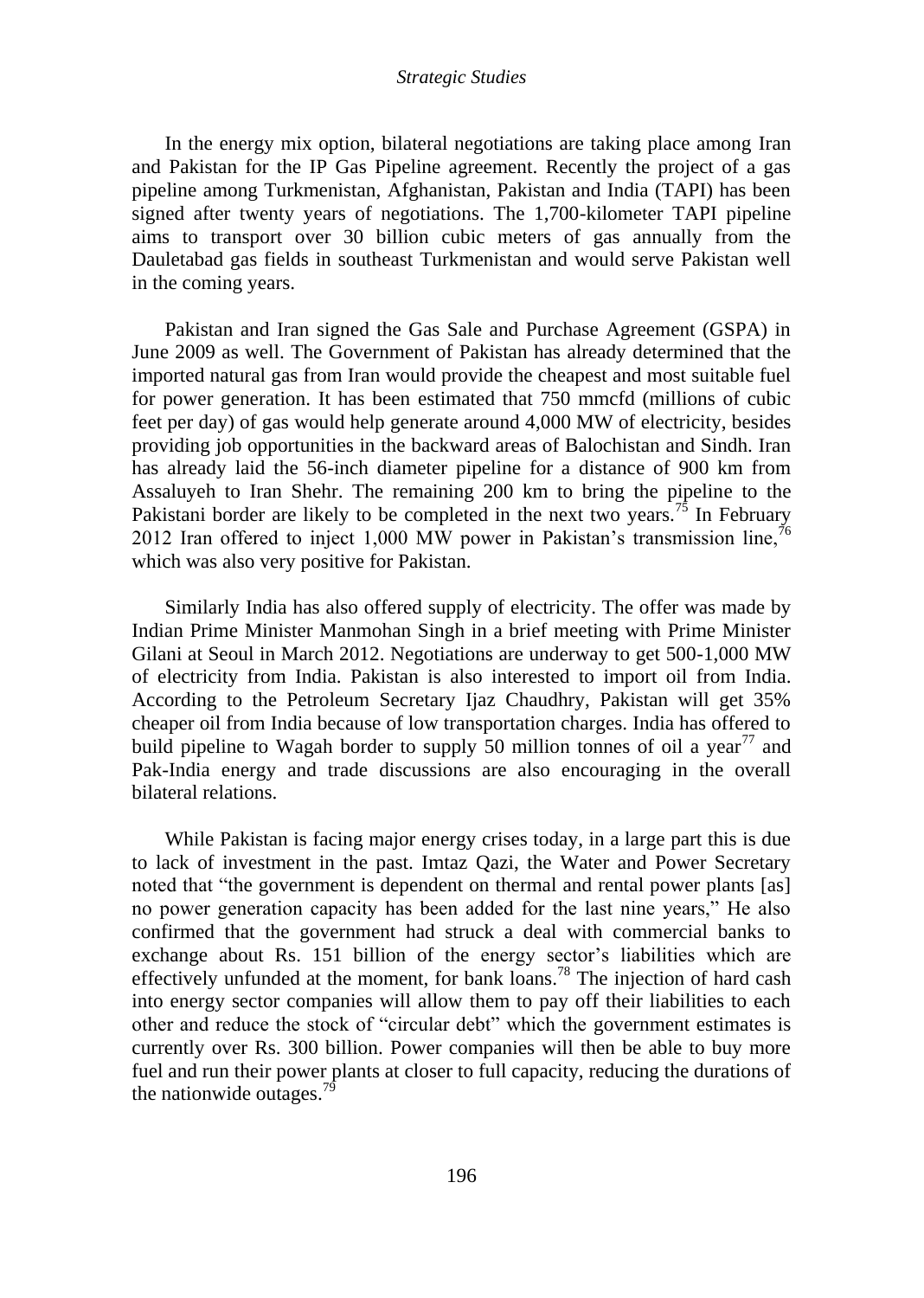The contribution of renewable and alternative energy in the overall energy mix in Pakistan is negligible at present. The Alternative Energy Development Board (AEDB) has been established to facilitate development of renewable energy projects. At least 5 % of the total electricity generation capacity of the country is targeted to be based on these sources by  $2030$ .<sup>80</sup> Prime Minister Gilani said on March 7, 2012 in a briefing related to the energy crisis that "Pakistan has the potential of energy generation by wind, solar, geo thermal and bio fuel energy" and that it has the potential to generate 350,000 MW by wind, 2,900,000 MW by solar and  $2,500$  MW by geo thermal energy.<sup>81</sup> On May 30, 2012 Pakistan's first on-grid solar power generation system started working with the financial assistance of Japan.<sup>82</sup> Pakistan seeks more investment in renewable energy to combat a power crisis which has adversely affected economic growth.

The energy mix demand and the expectations of the "Energy Expert Group", Ministry of Finance, indicate the direction in which Pakistan should move towards in order to create greater self reliance in energy generation from 2009 till 2022. The ideas put forward are depicted in the graphics below.



# Energy Mix Generation

According to the plan, the government is seeking self sufficiency in energy generation but this requires major initiatives. After 3 years of this plan, no change has been observed in growth of energy generation. Time will tell what the long-term outcomes of government policies are on the future of the power generation in Pakistan.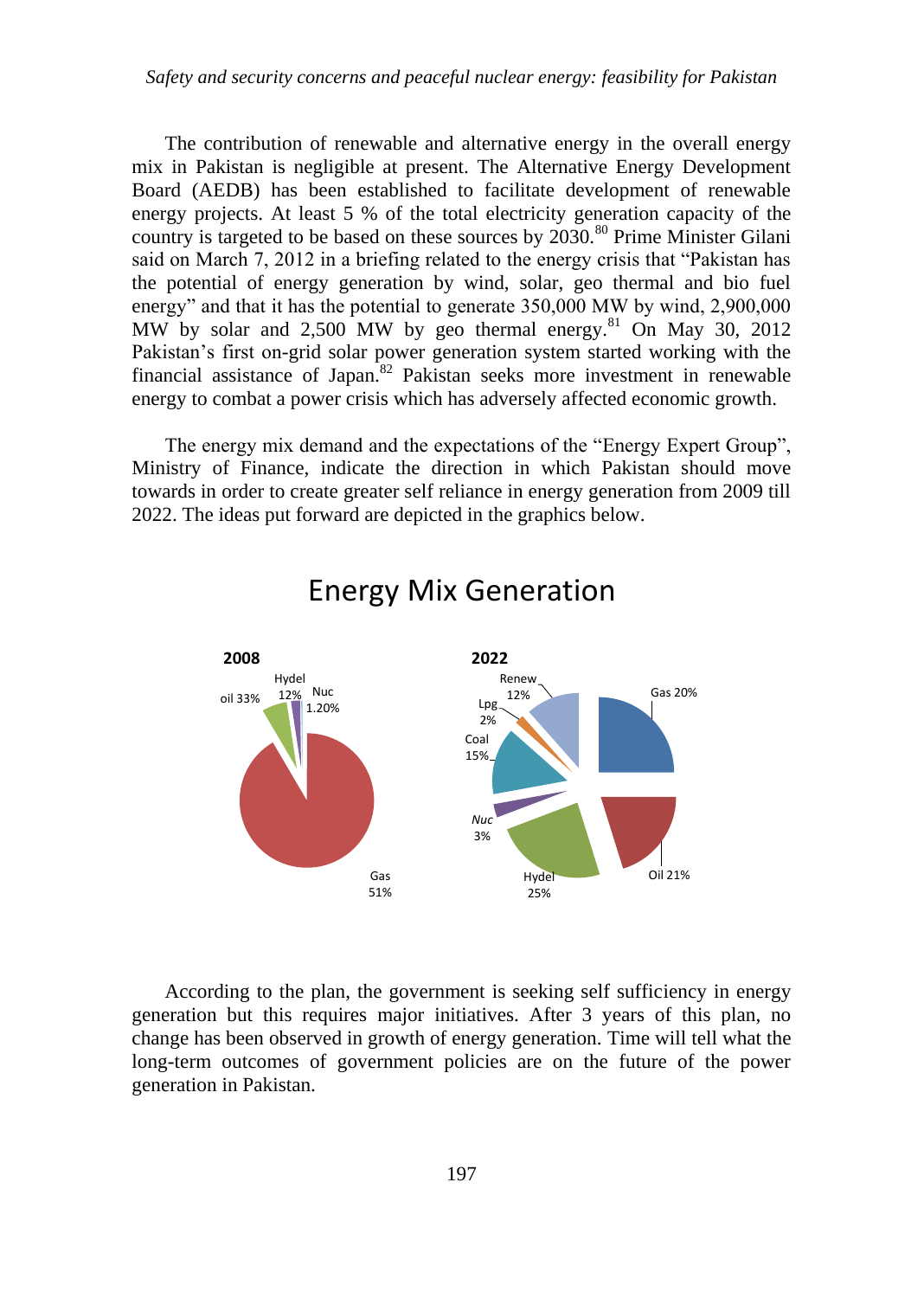# **Recommendations**

There is a need for international cooperation, promotion and support to enhance the use of peaceful nuclear energy for the sake of our next generation.

- Fears of the diversion of nuclear material towards violent means represent a narrow view as it looks only at the possibility of non-peaceful use while ignoring the necessity of energy resources that will be depleted after few decades. Current predictions are that we may hit the highest point of production of oil and gas within the next decade, after which production levels will decline worldwide.
- There should be a mutual solution by which the issue of diversion and safe waste disposal can be handled and nuclear energy can be promoted. There is a need to take some effective steps to counter the issue of diversion by strengthening IAEA safeguards mechanisms. Capping peaceful nuclear potential would be unfair and equal opportunities and support by powerful states for all is needed.
- The non-proliferation efforts of international powers should continue but peaceful nuclear energy for developing nations should also be promoted as nobody has the right to stop a country from access to this reliable and stable source of energy.
- Pakistan needs to enhance interaction and engagement with the international community to rectify misperceptions of security and safety of nuclear material.
- For Pakistan there is a need to have multilayered plans to overcome the energy crisis. The crises evolved over years and cannot be solved in days, but the government has to work on short, medium and long term plans in which it should categorize the energy needs as per its immediate demand and resources.
- The government is trying to get immediate energy supply of 1,000 MW from Iran, and similar deals should be explored with other neighboring countries like China, Tajikistan, and India. This kind of immediate insertion of energy can be availed for short term plans until permanent solution are sought. The TAPI pipeline has been finalized after a long period, but the IP gas pipeline should be completed sooner. Coordination and cooperation needs to increase among neighboring countries for further proposals and deals so that they can be finalized in smaller time frames.
- In the nuclear sector China is Pakistan's only supporter. China is currently building four  $AP = 1000^{83}$  Generation  $III<sub>+</sub>$  nuclear reactors with the cooperation of South Korea. South Korea is also seeking to export its nuclear technology with a goal of exporting 80 nuclear reactors by 2030. South Korean companies are interested to build research reactors even in India. Pakistan should also make efforts to make similar deals with South Korea.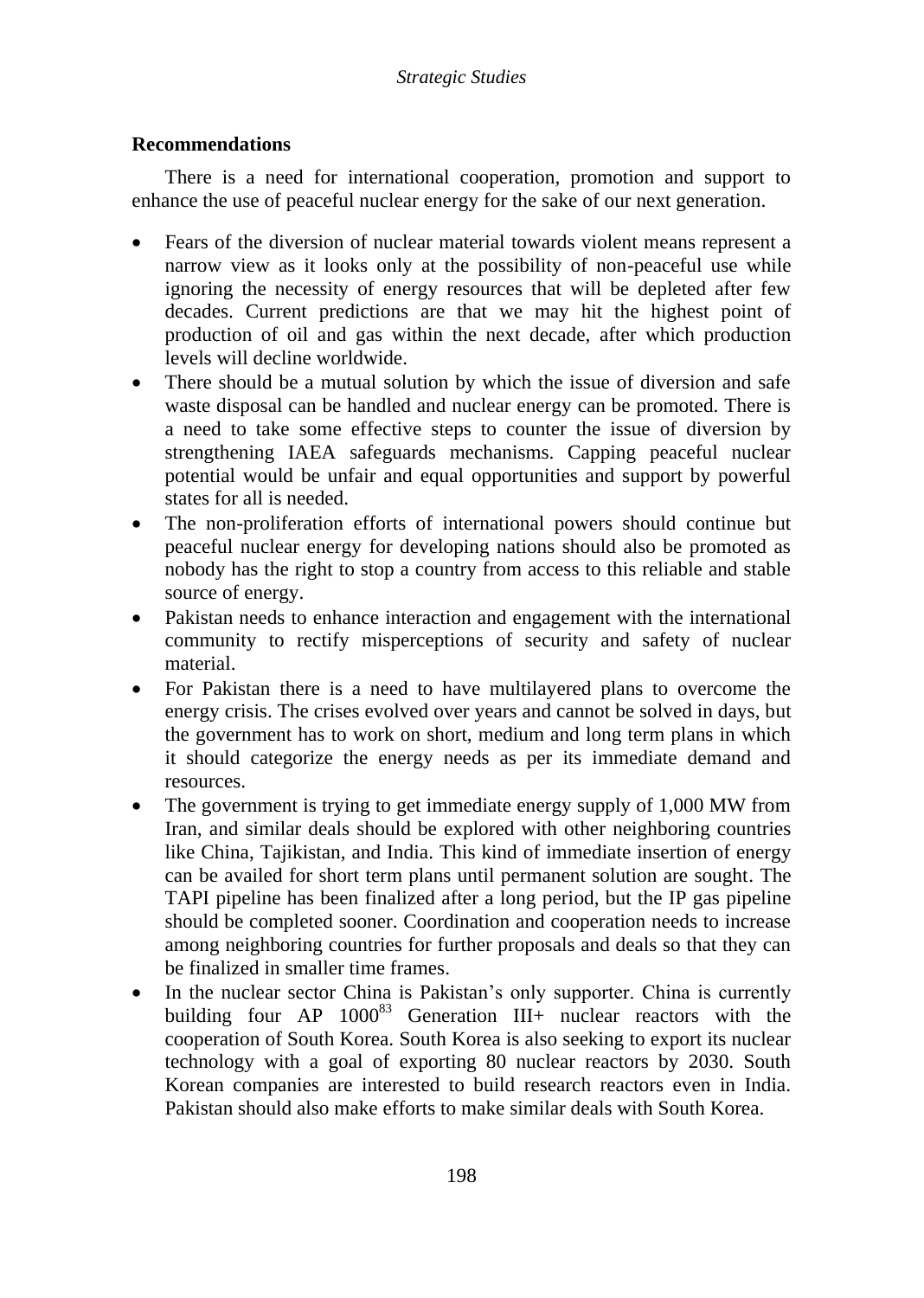- Pakistan should continue its efforts to make the world realize that Pakistan also deserves civil nuclear cooperation just as NPT and NSG members have given India, since both India and Pakistan have the same status in the region. The Indo-US nuclear deal proves that it is not now obligatory to be a signatory of NPT to gain access to the international market for nuclear technology.
- Pakistan is not utilizing its hydel power potential. Delays in implementation of mega hydel projects leads to shortage of supply. Pakistan needs to focus on small hydro projects. Setting up small dams and run-off-river<sup>84</sup> projects as short term plans, which are economical and feasible for immediate requirements can make significant contribution to the country"s energy supply.
- In Pakistan, the use of coal, nuclear and renewable energy sources is very low compared to the world energy production. Pakistan has large coal reserves but only produces 0.2% of its electricity by coal. Thar Coal can produce 20,000 MW of electricity for the next forty years while managing to avoid load-shedding and the government should show seriousness in this matter.

# **Conclusion**

Larger electricity utilization is desirable for Pakistan for social and economic progress. But currently Pakistan requires the electricity production that is economical and also environment friendly. Nuclear power in Pakistan is an important source of energy. Pakistan sustains safety and security records and urges world cooperation in nuclear energy production. Pakistan has the potential to generate energy by various means but instead of investing money in new sectors to create energy resources it would be economical to work in a sector in which it has the expertise and the experience. However, global support is needed if Pakistan is to use this viable source to enhance its energy mix and see itself out of the current energy crisis.

## **Notes & References**

<sup>6</sup> Dr. Zafar Nawaz Jaspal, Seminar paper, CD Proceedings with special Reference to the PAROS & FMCT, presented at National Defence University, February 9, 2012.

 $\frac{1}{1}$ IAEA, Climate Change and Nuclear Power, Report 2011, p. 07.

<sup>&</sup>lt;sup>2</sup> Marshall Brain and Robert Lamb, Nuclear Catastrophe and Reactor Shutdown, available at www.*science.howstuffworks.com*

<sup>3</sup> PNRA, Nuclear Energy Scenario of Pakistan, an International Seminar on Nuclear Safety and Security, Islamabad, 21-23 April, 2011.

<sup>4</sup> Several countries in the Middle East including Israel announced their intentions to meet their growing energy demands by launching nuclear power programmes in the coming years.

<sup>5</sup> Iran is the example of state party to NPT; and Israel, Pakistan and India as non-party states.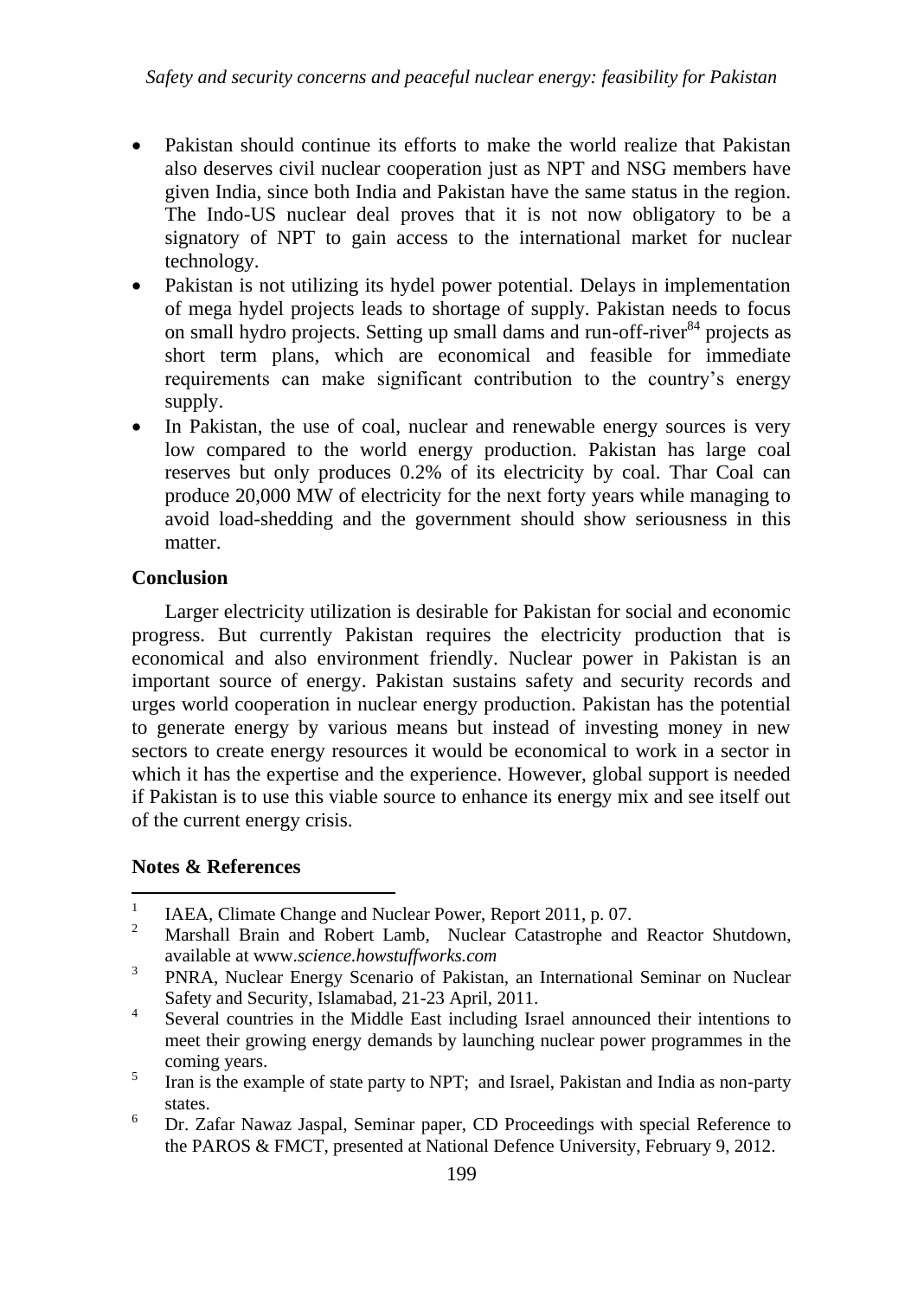- $\overline{7}$ <sup>7</sup> Editorial, "Indian firm acquires uranium mining rights in Niger Uranium, Niger, Company, Bajla, Government", *The Hindu,* August 29, 2007, Taurianresources.co.in. Retrieved 22 December 2010*.*
- 8 "India nuclear energy", researched and reported by World Nuclear Association Jan. 2012.
- <sup>9</sup> Naeem Salik, 2009, *Genesis of South Asian Nuclear Deterrence*" Oxford University Press, p.153.
- $\frac{10}{11}$  Ibid.
- $\frac{11}{12}$  Ibid., p.154.
- $\frac{12}{13}$  Ibid.
- Ibid.
- 14 Khalid Banuri , Seminar paper "Implications of non Proliferation Regime on Deterrence Stability", presented at National Defence University, February 9, 2012.
- $15$  Joe Newby, "U.S. encouraging Iran to get nuclear weapon because we threaten them, report on ,The Arizomna Republican Presidential Debate, 23 Febury 2012.Available at www.examiner.com
- <sup>16</sup> Steve Gutterman, Putin warns West not to meddle, February 24 2012, http://www.reuters.com/article/2012/02/26/us-russia-putinidUSTRE81P0U020120226
- <sup>17</sup> Ghulam Mujaddid, Seminar paper, "Status of Nuclear Non-Proliferation Treaty; CTBT; and Informal Arrangements / Initiatives", presented at National Defence University February 9,2012.
- <sup>18</sup> Malik Qasim Mustafa, "Nuclear Energy: Prospects for Pakistan", Research article<br>p.171, February 2011, available at www.issi.org.pk/publicationp.171, February 2011, available at www.issi.org.pk/publicationfiles/1315810070\_50598493.pdf.
- <sup>19</sup> Miguel Quintana, "Japan shuts down last nuclear reactor", May 4 2012 www.voanews.com/content/japan-shuts-down-last-nuclear-reactor-150287355/ 370357.html
- <sup>20</sup> World Nuclear News, April 13, 2012, available at http://www.worldnuclearnews.org/EEFukushima\_impacts\_global\_nuclear\_generation\_in\_2011- 1304124.htm*l*
- <sup>21</sup> Nina Chestney and Karoline Schaps, "World nuclear powers after Fukushima", March 03 2012 www.reuters.com/article/2012/03/08/nuclear-fukushimaidUSL5E8E76VC20120308
- <sup>22</sup> World Nuclear News, April 13, 2012, available at http://www.worldnuclearnews.org/EEFukushima\_impacts\_global\_nuclear\_generation\_in\_2011- 1304124.html
- <sup>23</sup> Brian Katulis, Article, The Middle East goes nuclear, March 25, 2009, available a*t*  www.lynch.foreignpolicy.com
- <sup>24</sup> Mark Fitzpatrick Nuclear capabilities in the Middle East, Background paper presented at "EU Seminar to promote confidence building and in support of a process aimed at establishing a zone free of WMD and means of delivery in the Middle East", Brussels, 6–7 July 2011.

 $rac{25}{26}$  Ibid.

 $rac{26}{27}$  Ibid.

Ibid.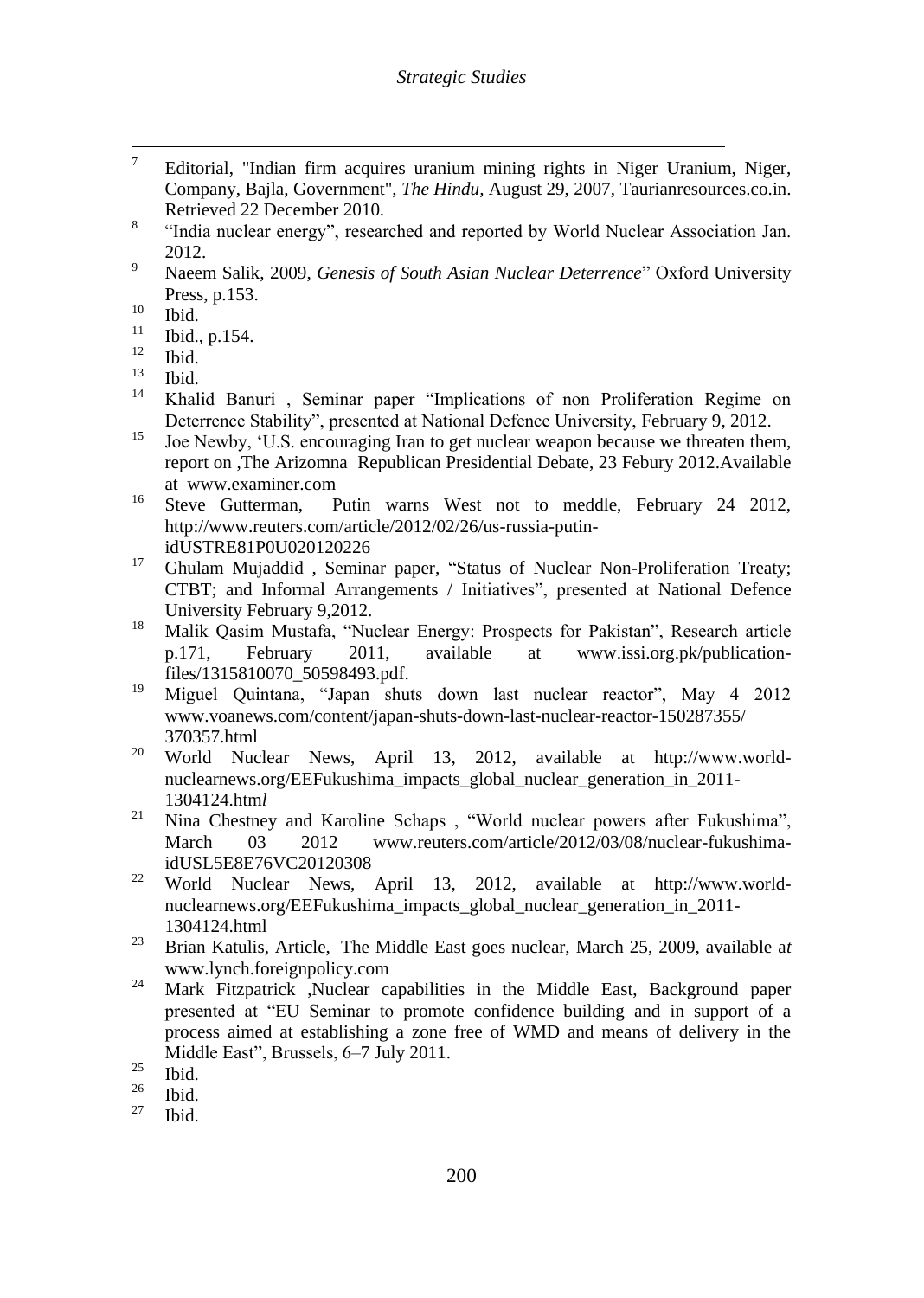<sup>201</sup>  $\overline{a}$ <sup>28</sup> "Emerging Nuclear Energy Countries", researched and reported by World Nuclear Association Feb. 2012.  $\frac{29}{30}$  Salik, 2009 op. cit., p.282.  $rac{30}{31}$  Ibid.  $\frac{31}{32}$  Ibid., p. 287.  $\frac{32}{33}$  Ibid., p.287.  $rac{33}{34}$  Ibid. Jamshed Azim Hashmi and Muhammad Khaliq , Pakistan's Nuclear Safety and Security Action Plan, Presentation by PNRA to the Workshop on Building Confidence in Pakistan"s Nuclear Security, April 30, 2007. <sup>35</sup> P. Cotta-Ramusino and M. Martellini, "Nuclear Safety, Nuclear Stability and Nuclear Strategy in Pakistan," a concise report of a visit by Landau Network to Pakistan, January 21, 2002.  $rac{36}{37}$  Salik, 2009 op. cit., p.284. <sup>37</sup> Tariq Osman Hyder ,Challenges to Pakistan"s Nuclear Program & FMCT, Seminar paper presented in Institute of Policy Studies, Islamabad on 19<sup>th</sup> Jan 2012  $rac{38}{39}$  Ibid. <sup>39</sup> Mariana Baabar ,"Pakistan & nukes are safe" available at http://www.defence.pk/forums/pakistan-strategic-forces/9042-security-pakistaninuclear-assets-interview-director-spd-pakistani-nca.html <sup>40</sup> Zahir Kazmi "Seoul Nuclear Security Summit" Frontier Post 22 March 2012 *www.thefrontierpost.com.pk* <sup>41</sup> Editorial, Express Tribune April 24th, 2011.  $\frac{42}{43}$  Ibid. <sup>43</sup> Raja Mouhammad Khan , "How secure Indian N-programme is", *Frontier Post*, August 25, 2009  $44$  Ibid.  $^{45}$  Ibid.  $rac{46}{47}$  Ibid.  $\frac{47}{48}$  Ibid.  $^{48}_{49}$  Ibid.  $\frac{49}{50}$  Ibid.  $^{50}$  Ibid. Marshall Brain and Robert Lamb, "Nuclear Catastrophe and Reactor Shutdown", available at *http://science.howstuffworks.com* <sup>52</sup> Charles Digges, "Romanian Uranium" November 02, 2011, available at *http://www.bellona.org* <sup>53</sup> Charles Digges, "Nuclear Materials Have Been Disappearing From Russian Plants for 10 Years" 15-11-2002: *http://www.bellona.org* <sup>54</sup> Hahn Choong-He Sous Sherpa & spokesman for 2012 Nuclear Security Summit,"Aspects of Nuclear Safety, Security and Safeguards with special reference to Nuclear Security Summit in Soul" Round Table discussion arranged by Center for International Strategic Studies (CISS) Islamabad on Jan. 19, 2012 <sup>55</sup> Editorial, Los Angles Times, *Feb. 7 -2012* Tariq Osman Hyder , "Challenges to Pakistan's Nuclear Program & FMCT", Seminar paper, presented in the seminar of Institute of Policy Studies, Islamabad on 19<sup>th</sup> Jan 2012.